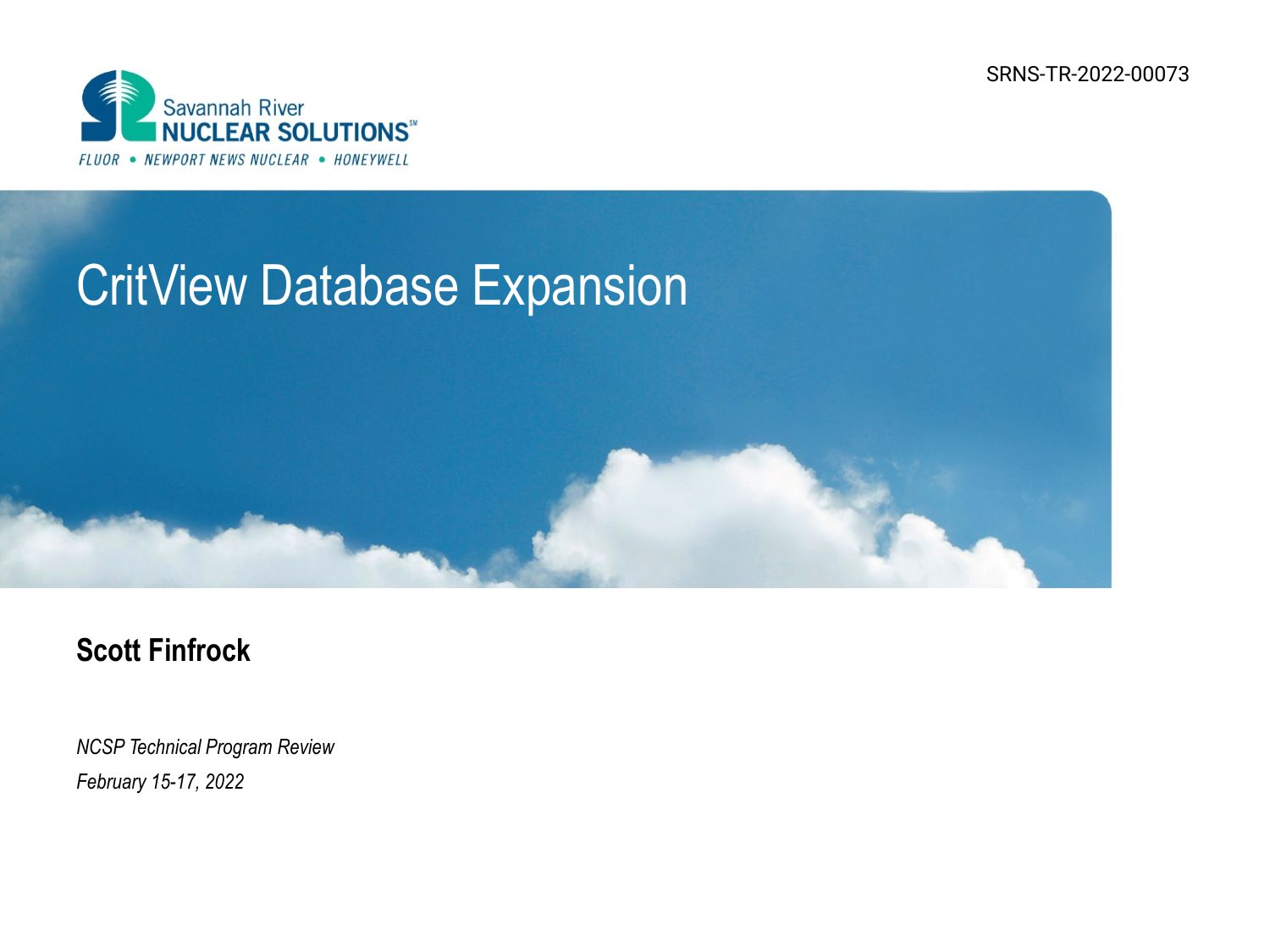**This presentation is intended to provide the audience with the current status of CritView and the recent database expansion.**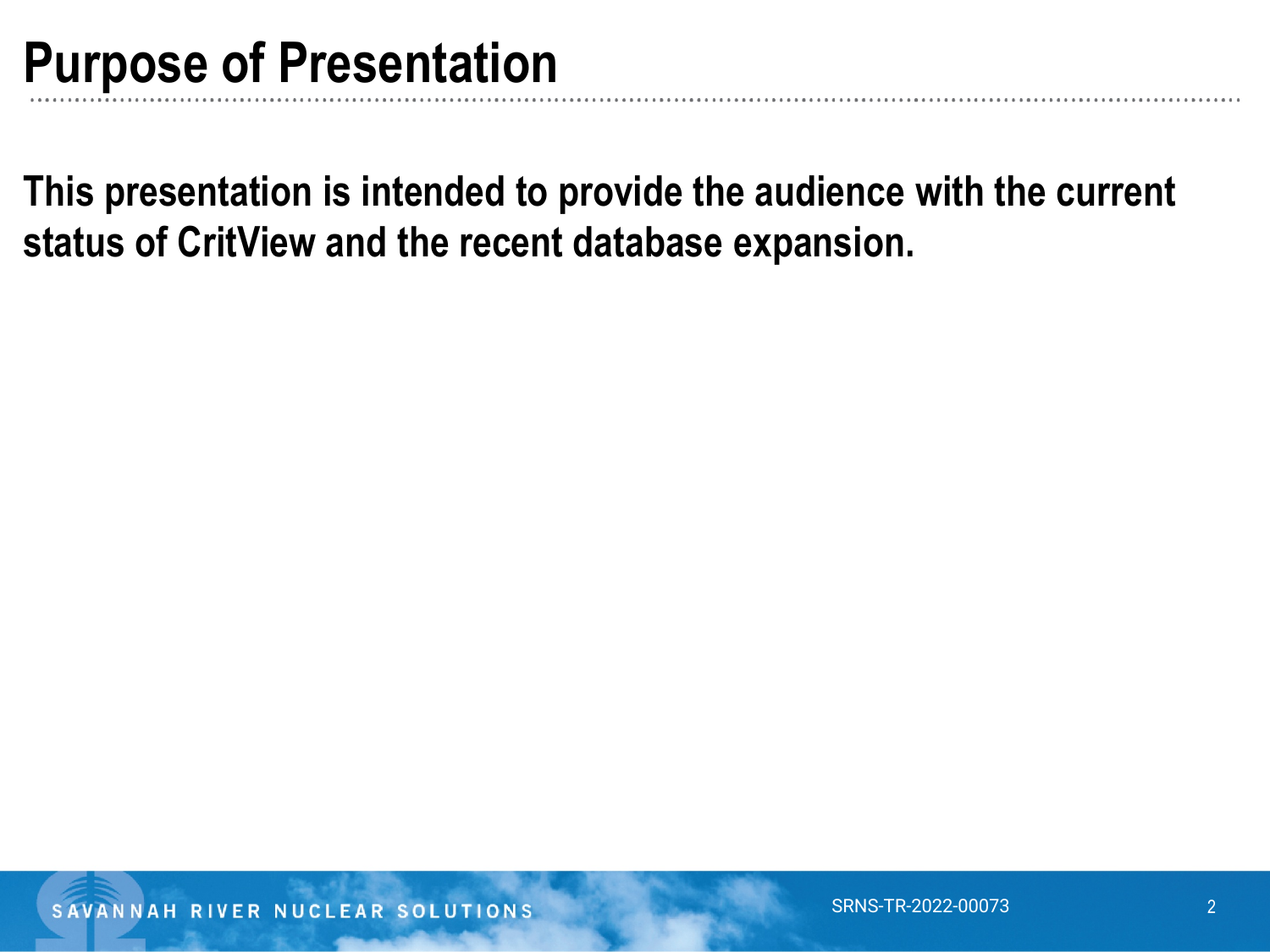- **Designed to be an "electronic handbook"**
- **Provides a versatile interface for ARH-600**
	- Data from other sources can be added as well
	- Allows users to customize the curve plots to fit their needs
- **Can make multiple handbooks and data sets available in one place**
- **Provides updated and well documented data (e.g., reproduces ARH-600 with MCNP)**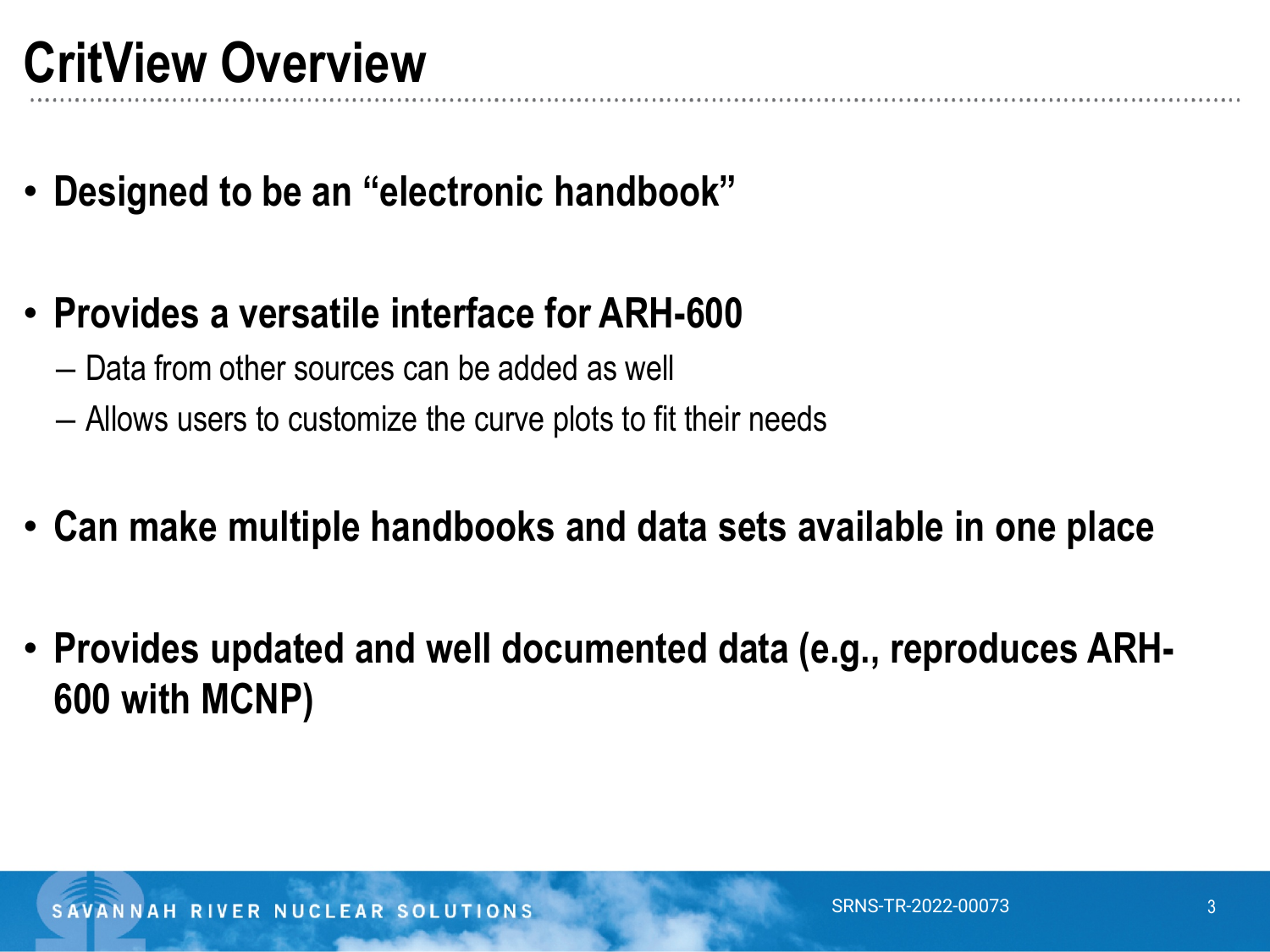## **Example Graph from ARH-600**



III.A.3.100-1

ARH-600

SAVANNAH RIVER NUCLEAR SOLUTIONS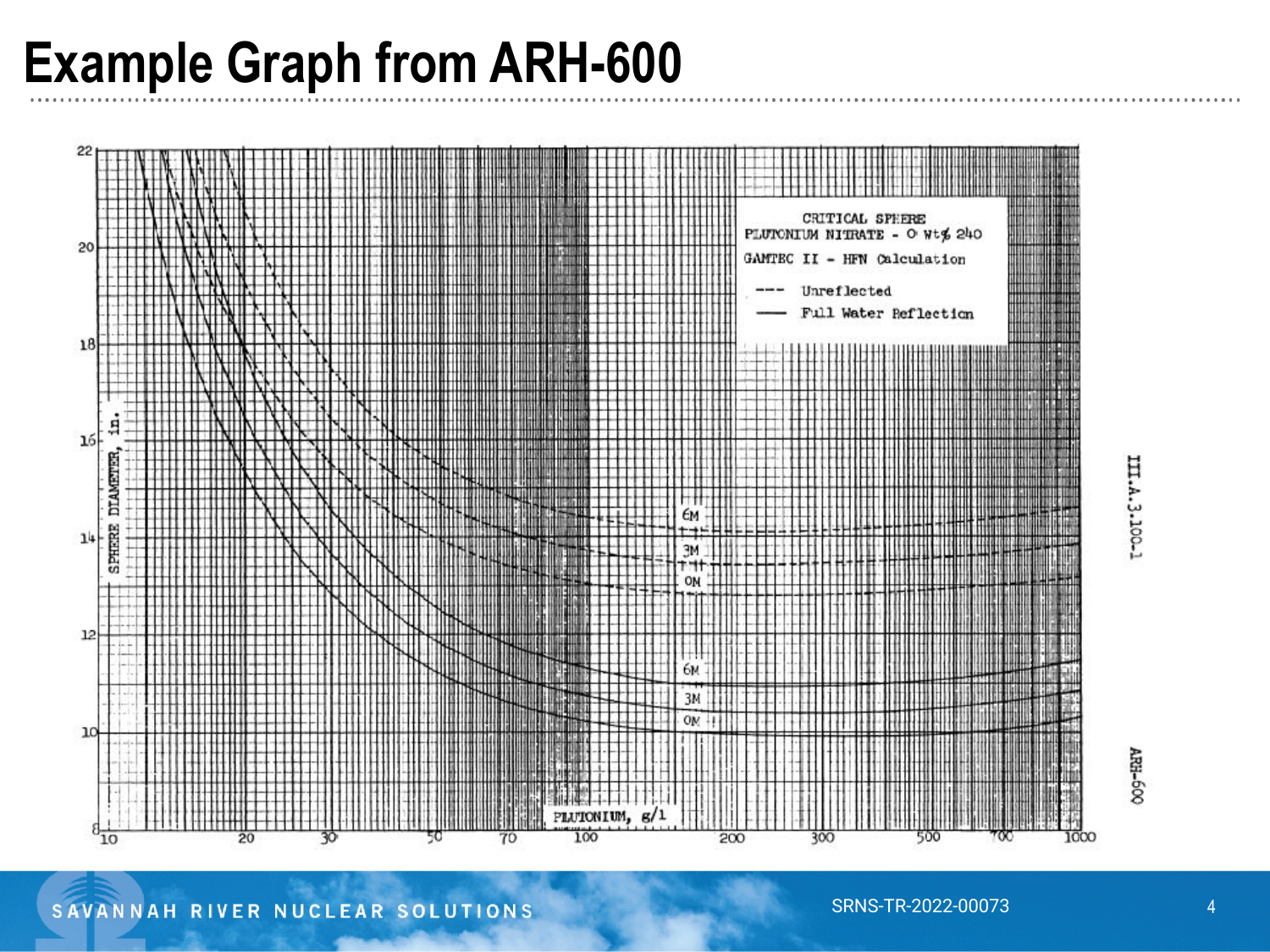## **Example Screenshot from CritView v1.04**

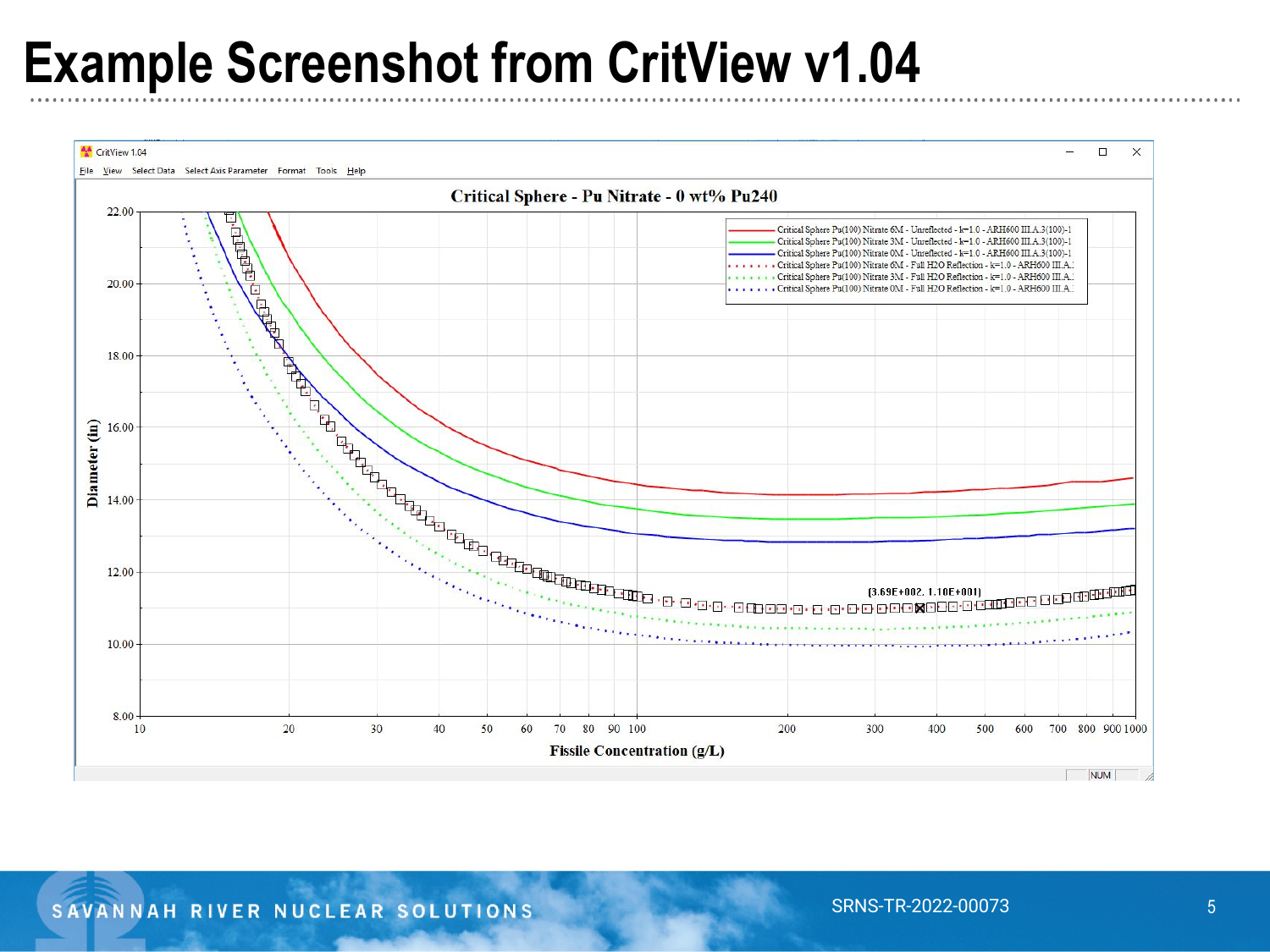- **Database Expansion**
	- –Digitized all LA-10860 graphs
	- –Modeled major ARH-600 configurations with SCALE 6.1/v7-238
	- –Developed CritView compatible data files for all new data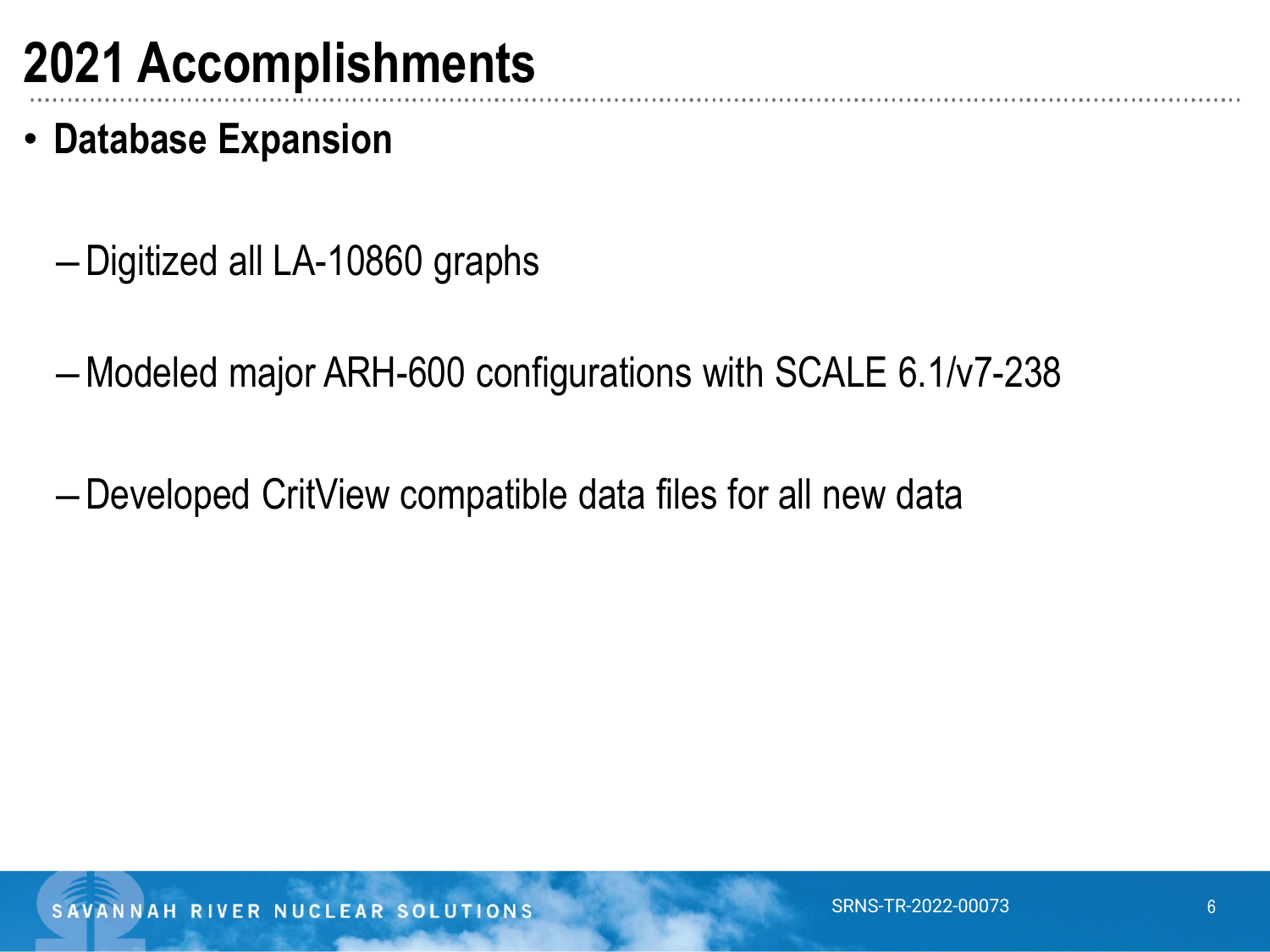- **Complete and release documentation of new data**
- **Update CritView to better accommodate new data**
- **Incorporate new data into CritView database**